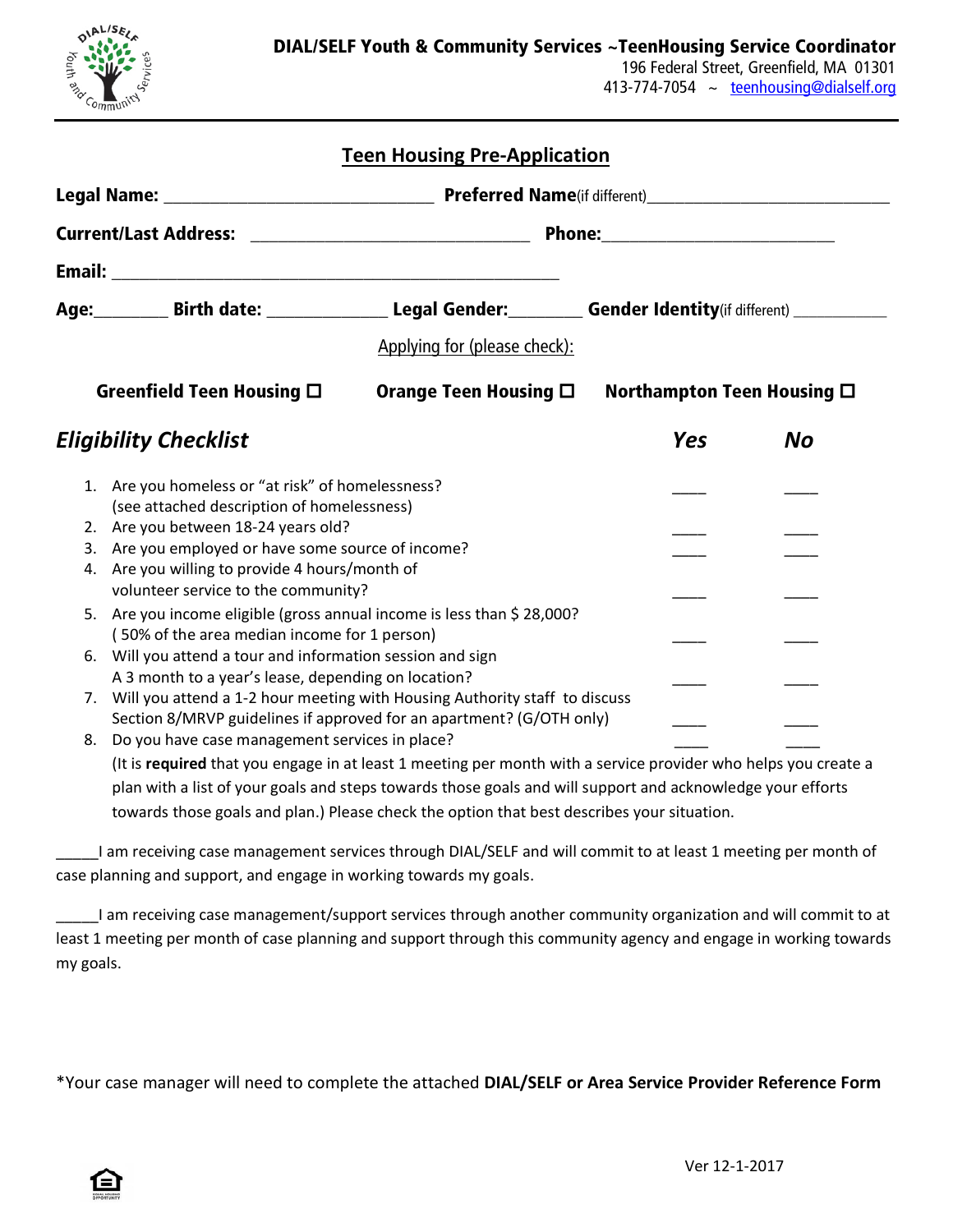

Are you employed? Y / N

- Name of employer and contact number:
- How long have you worked there?

Please list your total monthly gross income and list all sources and amounts for each (including employment, social security, cash assistance, etc.):

What services are you receiving from DIAL/SELF or another social service agency?

Do you have any tenant history? (Previous addresses and landlord contacts):

Are you able to climb 1-2 flights of stairs to access an apartment?  $Y/N$ 

Do you have a medically documented disability that states that you require a handicapped accessible unit, or other special accommodations? If yes, please explain.

Why are you interested in this housing?

What do you think your biggest challenges will be while living independently, and how do you plan to address those challenges?

By signing below I acknowledge the above information to be correct, and that I agree to abide by the rules and guidelines associated with this housing and my lease.

\_\_\_\_\_\_\_\_\_\_\_\_\_\_\_\_\_\_\_\_\_\_ \_\_\_\_\_\_\_\_\_\_\_\_\_\_\_\_\_\_\_\_\_\_ \_\_\_\_\_\_\_\_\_\_ Signature **Date** Printed name **Date** Date

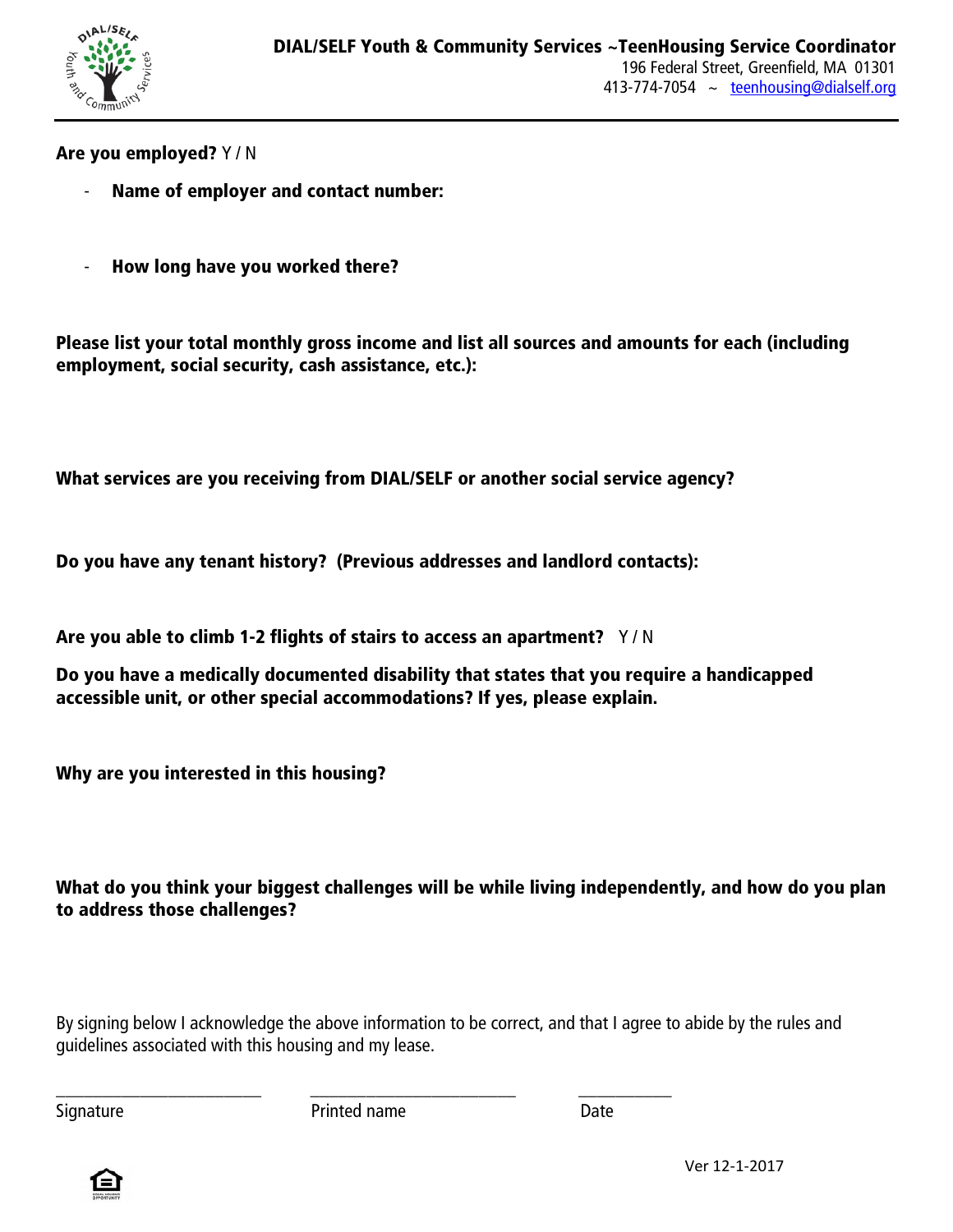

## Service Provider Agreement Form

| Case Manager Name:<br>Address: | Agency Name:              |  |
|--------------------------------|---------------------------|--|
| <i>Phone:</i>                  | Email:                    |  |
| Participant Name:              | Participant Contact Info: |  |

If the applicant is eligible and is offered an apartment through Greenfield TeenHousing (GTH), Orange TeenHousing(OTH) or Northampton TeenHousing(NTH) is your agency agreeing to provide this youth with at least 1 meeting per month, with higher frequency contact during transitional periods, and support them in engaging in efforts towards their goals as well as assisting them in obtaining any documentation required by the Franklin County Housing Authority or DIAL/SELF? Y / N

Are you willing to provide clear, consistent, and timely communication to DIAL/SELF and Property Management of any actions that may impact a tenant's health or safety, or the health and safety of other tenants or the property? (To be timely, communication should happen as soon as possible and no later than 24 hours after partner agency is made aware of an issue.)  $Y/N$ 

Are you willing to remain in contact with our Case Management Supervisor , Samantha Pepe (spepe@dialself.org/413- 774-7054 x118) in regard to this tenant's efforts towards their goals and engagement in case management?  $Y/N$ 

Will you create and maintain a service plan with tenants receiving case management which will include programming focusing on gaining/maintaining employment, attending school and/or participating in community service? Y / N

Will you be willing to provide information for a quarterly update required by the Franklin County Regional Housing authority or DIAL/SELF to determine if this tenant is following through with case management services and is considered "in good standing" for this required area of their lease?  $Y/N$ 

Signature:\_\_\_\_\_\_\_\_\_\_\_\_\_\_\_\_\_\_\_\_\_\_\_\_\_\_\_\_\_\_\_\_\_ Date: \_\_\_\_\_\_\_\_\_\_\_\_\_\_\_\_\_\_\_

If you have questions regarding any of the above, feel free to contact the Case Management Supervisor, Samantha Pepe (spepe@dialself.org/413-774-7054 x118).

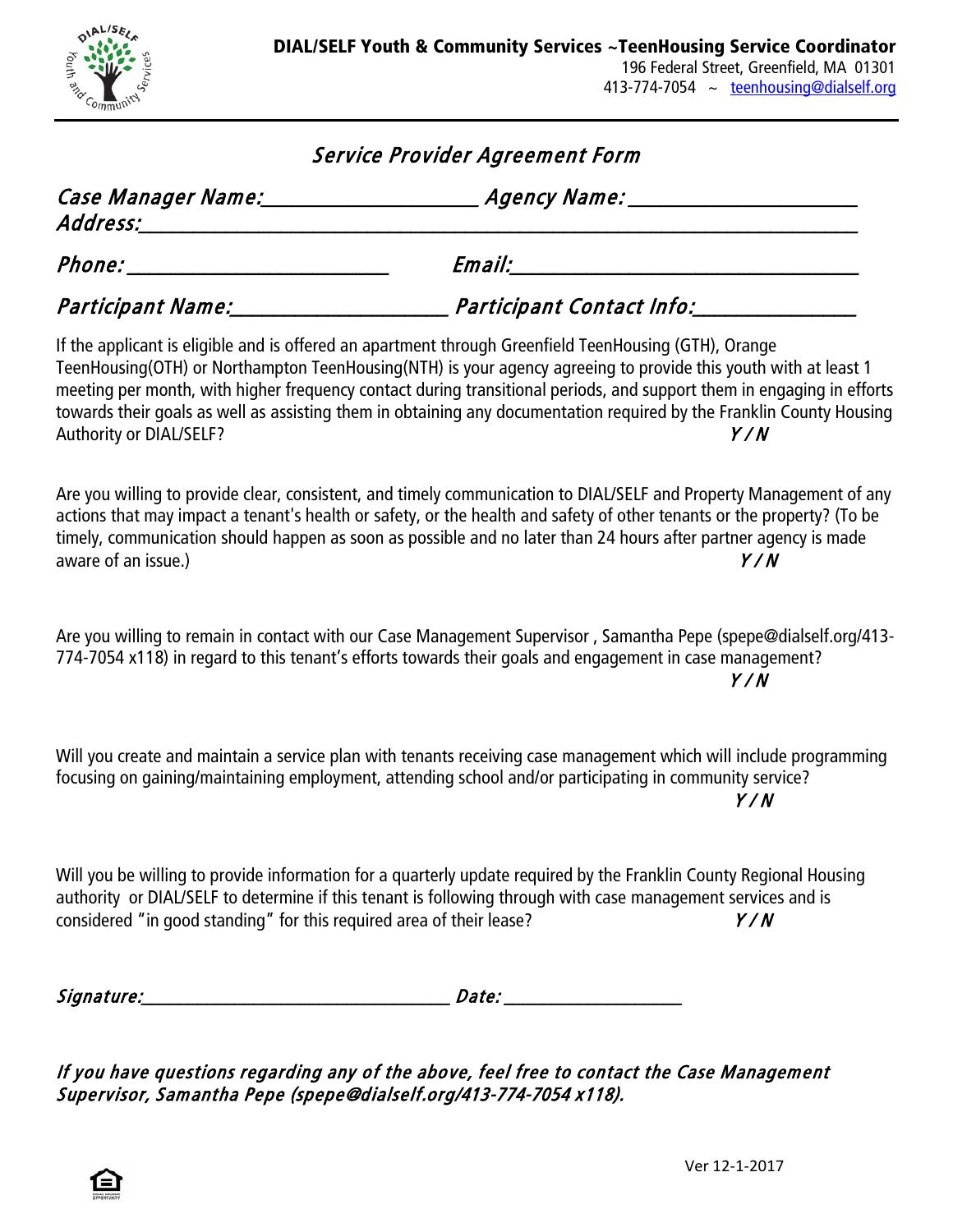

## Release of Information

I hereby authorize the Franklin Regional Housing and Development Authority and DIAL/SELF, Greenfield TeenHousing LLC and Orange Teen Housing Inc. to share any and all information related to my CORI and SORI records, income verification, my Section 8 or MRVP application and housing/service status.

\_\_\_\_\_\_\_\_\_\_\_\_\_\_\_\_\_\_\_\_\_ \_\_\_\_\_\_\_\_\_\_\_\_\_\_\_\_\_\_\_\_\_\_\_\_\_\_ \_\_\_\_\_\_\_\_\_\_\_\_\_\_\_\_\_\_

Signature **Printed Name Date**